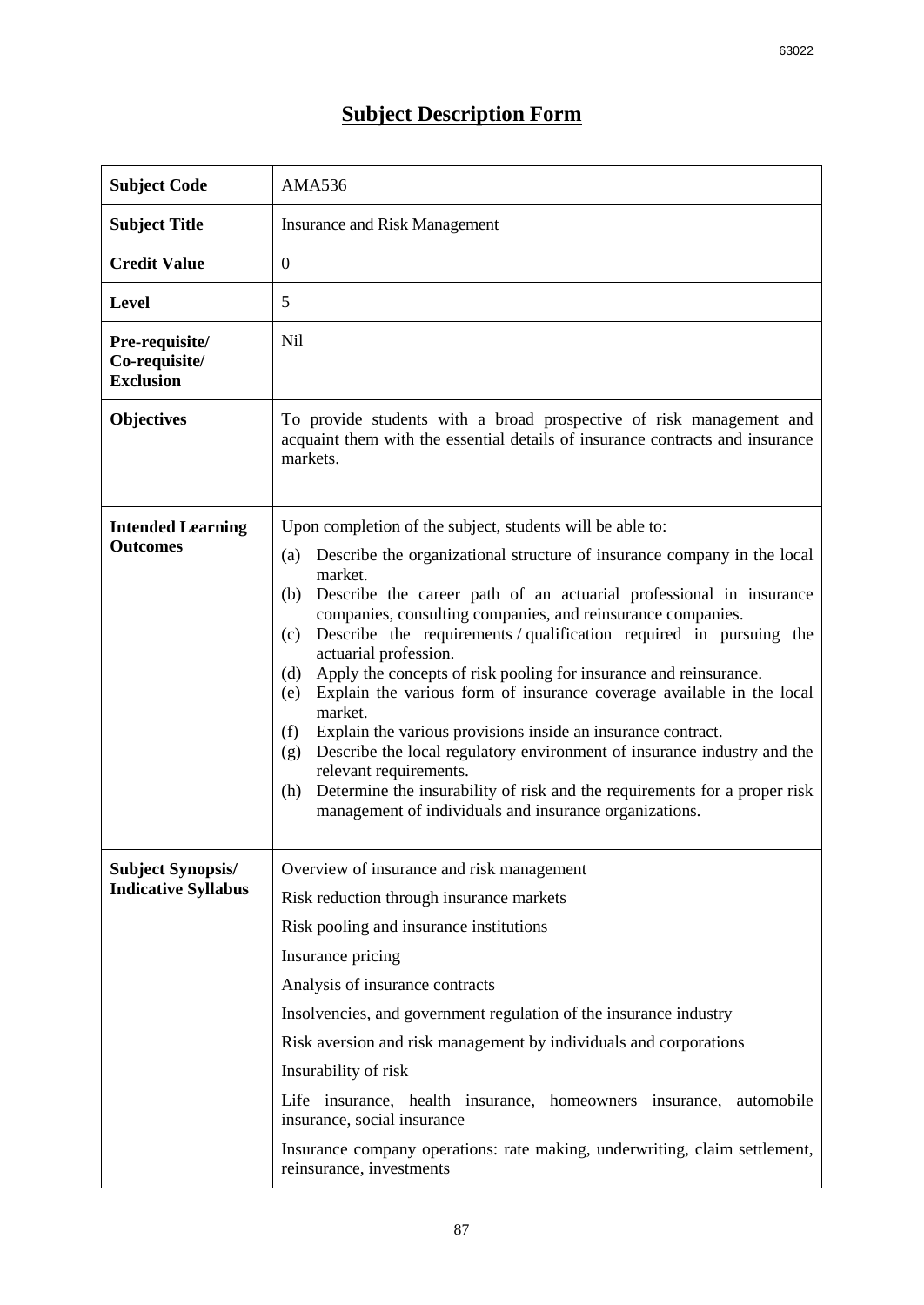| <b>Teaching/Learning</b><br><b>Methodology</b>                             | The subject will be delivered mainly through lectures and tutorials. The<br>teaching and learning approach is mainly introducing how to apply the<br>actuarial theories in the actual practice, and strengthening its understanding<br>through active participating in the discussion during the class. Students are<br>encouraged to adopt a deep study approach by employing high level<br>cognitive strategies, such as critical and evaluative thinking, relating,<br>integrating and applying theories to practice. |                   |                                                                                                                                                          |   |              |             |   |                               |   |             |  |  |  |
|----------------------------------------------------------------------------|--------------------------------------------------------------------------------------------------------------------------------------------------------------------------------------------------------------------------------------------------------------------------------------------------------------------------------------------------------------------------------------------------------------------------------------------------------------------------------------------------------------------------|-------------------|----------------------------------------------------------------------------------------------------------------------------------------------------------|---|--------------|-------------|---|-------------------------------|---|-------------|--|--|--|
| <b>Assessment Methods</b><br>in Alignment with<br><b>Intended Learning</b> | Specific<br>assessment<br>methods/tasks                                                                                                                                                                                                                                                                                                                                                                                                                                                                                  | $\%$<br>weighting | Intended subject learning outcomes to be<br>assessed (Please tick as appropriate)                                                                        |   |              |             |   |                               |   |             |  |  |  |
| <b>Outcomes</b>                                                            |                                                                                                                                                                                                                                                                                                                                                                                                                                                                                                                          |                   | a                                                                                                                                                        | b | $\mathbf{C}$ | $\mathbf d$ | e | f                             | g | $\mathbf h$ |  |  |  |
|                                                                            | 1. In-class<br>performance                                                                                                                                                                                                                                                                                                                                                                                                                                                                                               | 50%               | ✓                                                                                                                                                        | ✓ | ✓            | ✓           | ✓ | ✓                             | ✓ | ✓           |  |  |  |
|                                                                            | 2. Project,<br>presentation                                                                                                                                                                                                                                                                                                                                                                                                                                                                                              | 50%               | ✓                                                                                                                                                        | ✓ | ✓            | ✓           | ✓ | ✓                             | ✓ | ✓           |  |  |  |
|                                                                            | Total                                                                                                                                                                                                                                                                                                                                                                                                                                                                                                                    | 100 %             |                                                                                                                                                          |   |              |             |   |                               |   |             |  |  |  |
|                                                                            | Continuous Assessment comprises of in-class performance, project and<br>presentation.                                                                                                                                                                                                                                                                                                                                                                                                                                    |                   |                                                                                                                                                          |   |              |             |   |                               |   |             |  |  |  |
| <b>Student Study Effort</b>                                                | Class contact:                                                                                                                                                                                                                                                                                                                                                                                                                                                                                                           |                   |                                                                                                                                                          |   |              |             |   |                               |   |             |  |  |  |
| <b>Required</b>                                                            | Lecture                                                                                                                                                                                                                                                                                                                                                                                                                                                                                                                  |                   |                                                                                                                                                          |   |              |             |   | 26 Hrs.                       |   |             |  |  |  |
|                                                                            | Tutorial<br>13 Hrs.<br>Ξ<br>Other student study effort:                                                                                                                                                                                                                                                                                                                                                                                                                                                                  |                   |                                                                                                                                                          |   |              |             |   |                               |   |             |  |  |  |
|                                                                            |                                                                                                                                                                                                                                                                                                                                                                                                                                                                                                                          |                   |                                                                                                                                                          |   |              |             |   |                               |   |             |  |  |  |
|                                                                            | Assignment                                                                                                                                                                                                                                                                                                                                                                                                                                                                                                               |                   |                                                                                                                                                          |   |              |             |   | 35 Hrs.                       |   |             |  |  |  |
|                                                                            | Self-study<br>П                                                                                                                                                                                                                                                                                                                                                                                                                                                                                                          |                   | 63 Hrs.                                                                                                                                                  |   |              |             |   |                               |   |             |  |  |  |
|                                                                            | Total student study effort                                                                                                                                                                                                                                                                                                                                                                                                                                                                                               |                   |                                                                                                                                                          |   |              |             |   | 137 Hrs.                      |   |             |  |  |  |
| <b>Reading List and</b><br><b>References</b>                               | Kenneth Black, JR.<br>Life Insurance<br>Prentice Hall,<br>1993<br>and Harold Skipper,<br>JR.                                                                                                                                                                                                                                                                                                                                                                                                                             |                   |                                                                                                                                                          |   |              |             |   |                               |   |             |  |  |  |
|                                                                            | Harrington, S.E., and<br>Niehaus, G.R.                                                                                                                                                                                                                                                                                                                                                                                                                                                                                   |                   | Risk Management and<br>Insurance, 2nd Edition<br>Pearson /<br>Principles of Risk<br>Management and Insurance,<br>Addison Wesley,<br>11th Edition<br>2010 |   |              |             |   | Irwin / McGraw-<br>Hill, 2004 |   |             |  |  |  |
|                                                                            | Rejda, G.E.                                                                                                                                                                                                                                                                                                                                                                                                                                                                                                              |                   |                                                                                                                                                          |   |              |             |   |                               |   |             |  |  |  |
|                                                                            | <b>Essentials of Risk</b><br>Vaughan, E.J., and<br><b>Wiley, 2001</b><br>Management and Insurance,<br>Vaughan, T.M.<br>2nd Edition                                                                                                                                                                                                                                                                                                                                                                                       |                   |                                                                                                                                                          |   |              |             |   |                               |   |             |  |  |  |